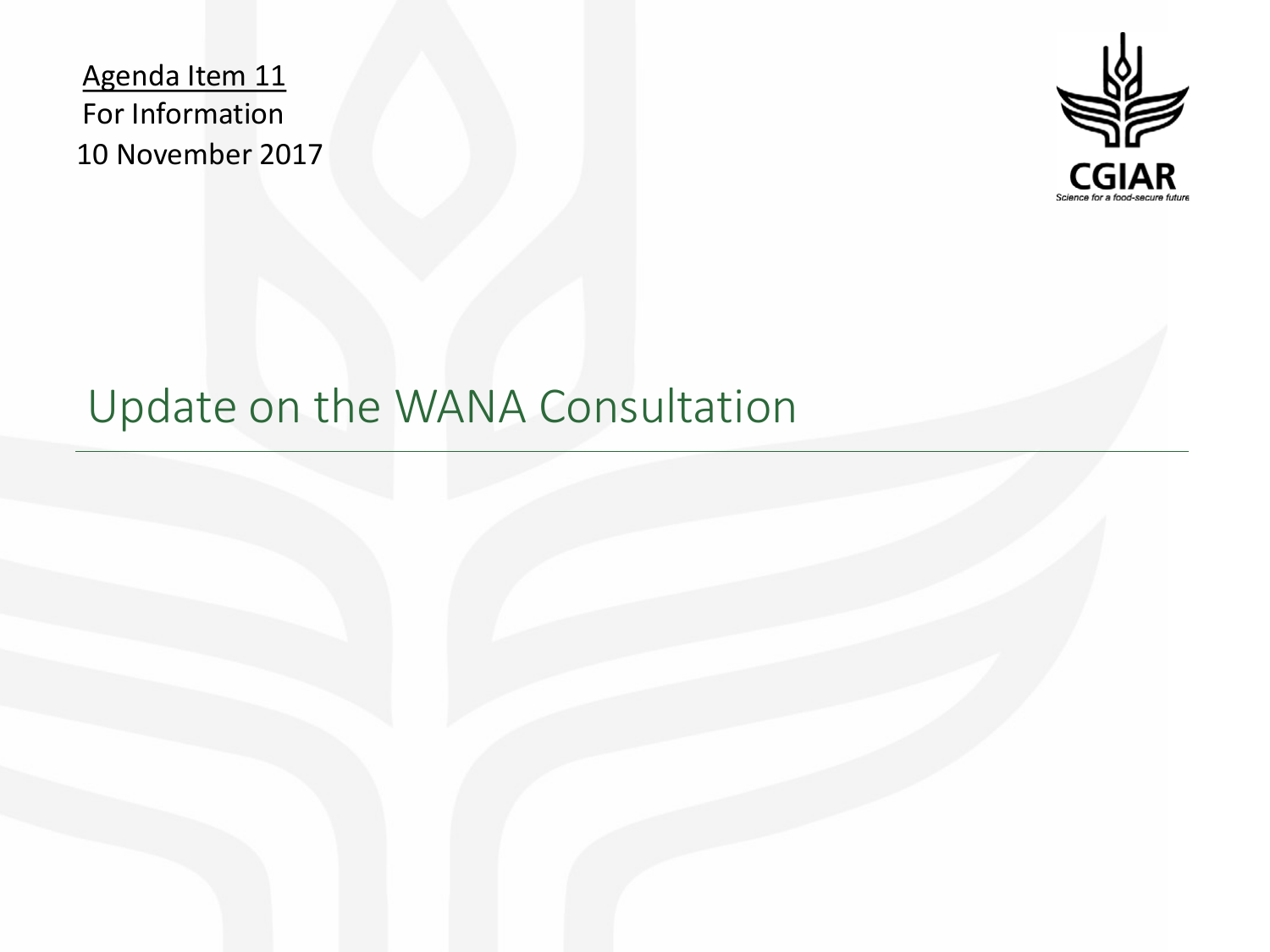

#### WANA Consultation- Details

- **Why:** At the  $4<sup>th</sup>$  System Council meeting the Council recognized that some countries and critical crops, particularly in the WANA region, would not be included in the Expert Panel's recommended scope for a new GLDC proposal and that there would some benefit in the region discussing its needs and ideas for how these could be met.
- What: A consultation meeting between NARS in the WANA region and CGIAR on "Science based innovations for enhancing food and nutritional security and building resilience to climate change"
- How: Hosted by ICARDA Director General- Aly Abousabaa
- When: 13-14 Sept 2017 in Beirut
	- 13: A formal meeting on 13 September
	- 14: A trip to ICARDA/LARI Terbol station in the Bequa Valley
- Who: WANA regional members: Egypt, Ethiopia, India (through proxy), Iran, Morocco, Sudan, Turkey; and Observers: CGIAR System Organization, FAO (Cairo) and ICARDA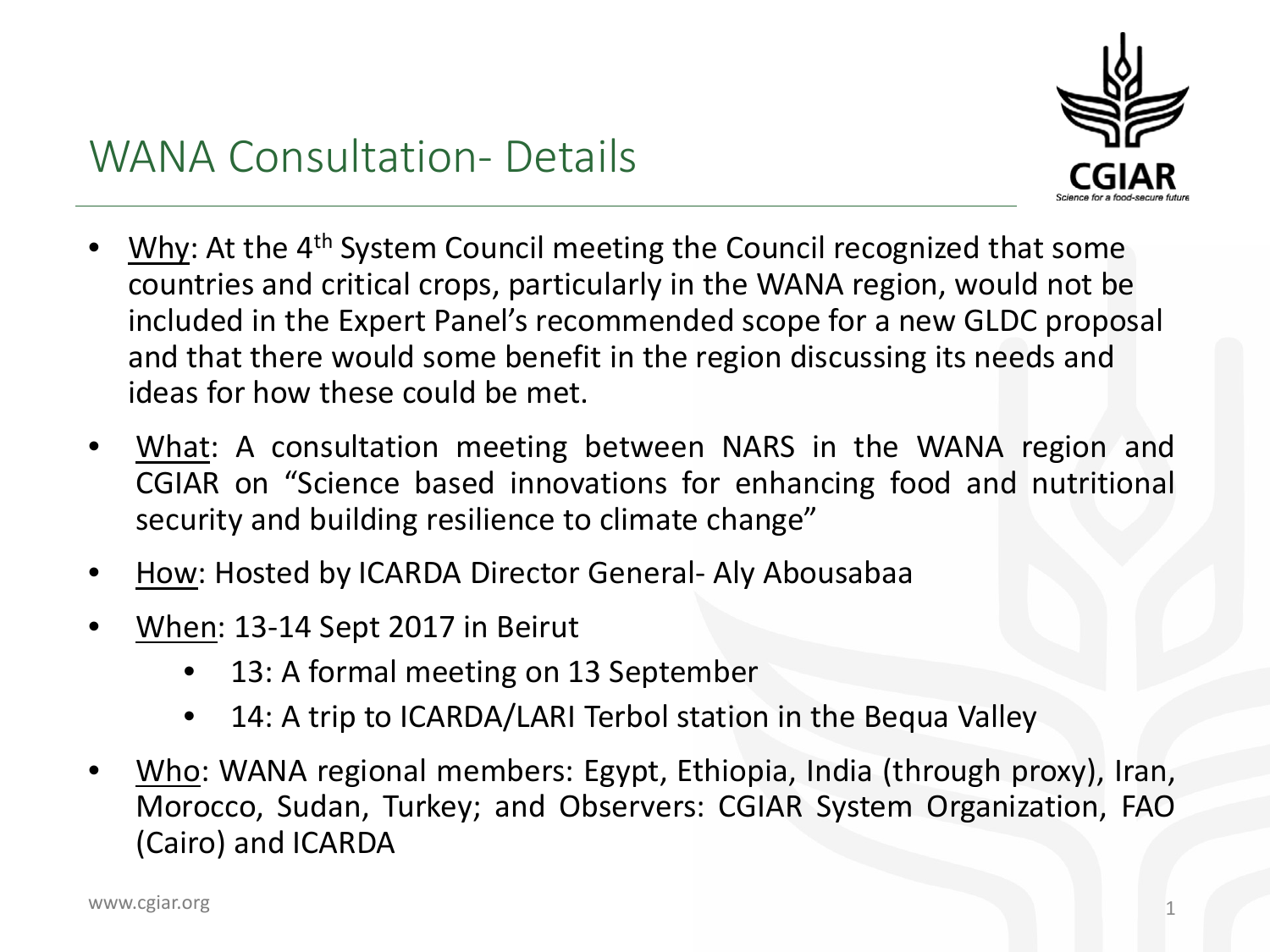## WANA Consultation-Establishing the conditions in the region



- Agriculture is the primary source of livelihoods for more than 70% of the poor people living in rural areas of many countries in the West Asia and North Africa (WANA) region. The agriculture sector contributes about 10% to the regional GDP and employs 21% of the population.
- WANA is characterized by high population growth, limited arable land, low and erratic rainfall, and severely limited water resources. About 80% of its food production comes from dryland areas that depend on erratic rainfall. Furthermore, climate change, drought and temperature extremes –which are increasing in frequency and intensity– impact significantly rainfed smallholder farming systems in WANA.
- Civil conflicts and social unrests, are other important constraints affecting the availability and access to food, thus bringing poverty and hunger to many affected rural people, who continue migrating to urban areas or overseas to other continents, particularly Europe.
- About 33 million people in WANA are also chronically undernourished at a rising rate of prevalence of undernourishment (7.5% as compared to 6.6% in 1990) as more than 50% of the food requirement in WANA depends on the import.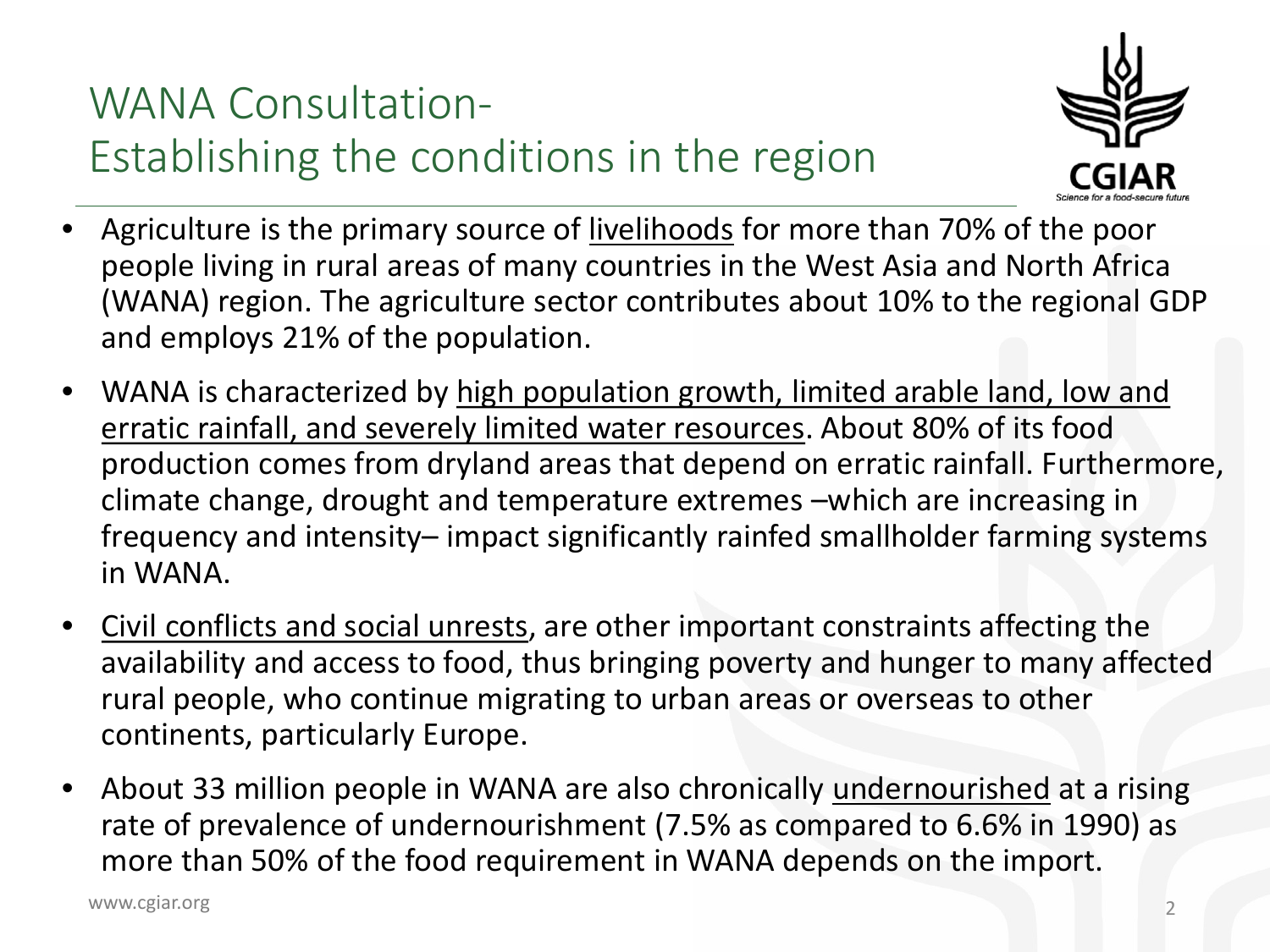

Regional members participating in the consultation articulated particular needs for the region including:

- A breeding approach to barley and legumes
- Support mechanism to the region's agriculture
- Precision agriculture and newer IT methods for bridging data collection, analysis, planning and dissemination needs
- Crop improvement for tackling production under resource scarcity
- Methods for effective and efficient water use
- Adaptation to and mitigation of climate change
- Socio-economic and policy, gender and value chains
- Bridging yield gaps through climate smart technologies and resource management
- Bridging the technological gaps through Science based technology innovations
- Technology sharing and capacity development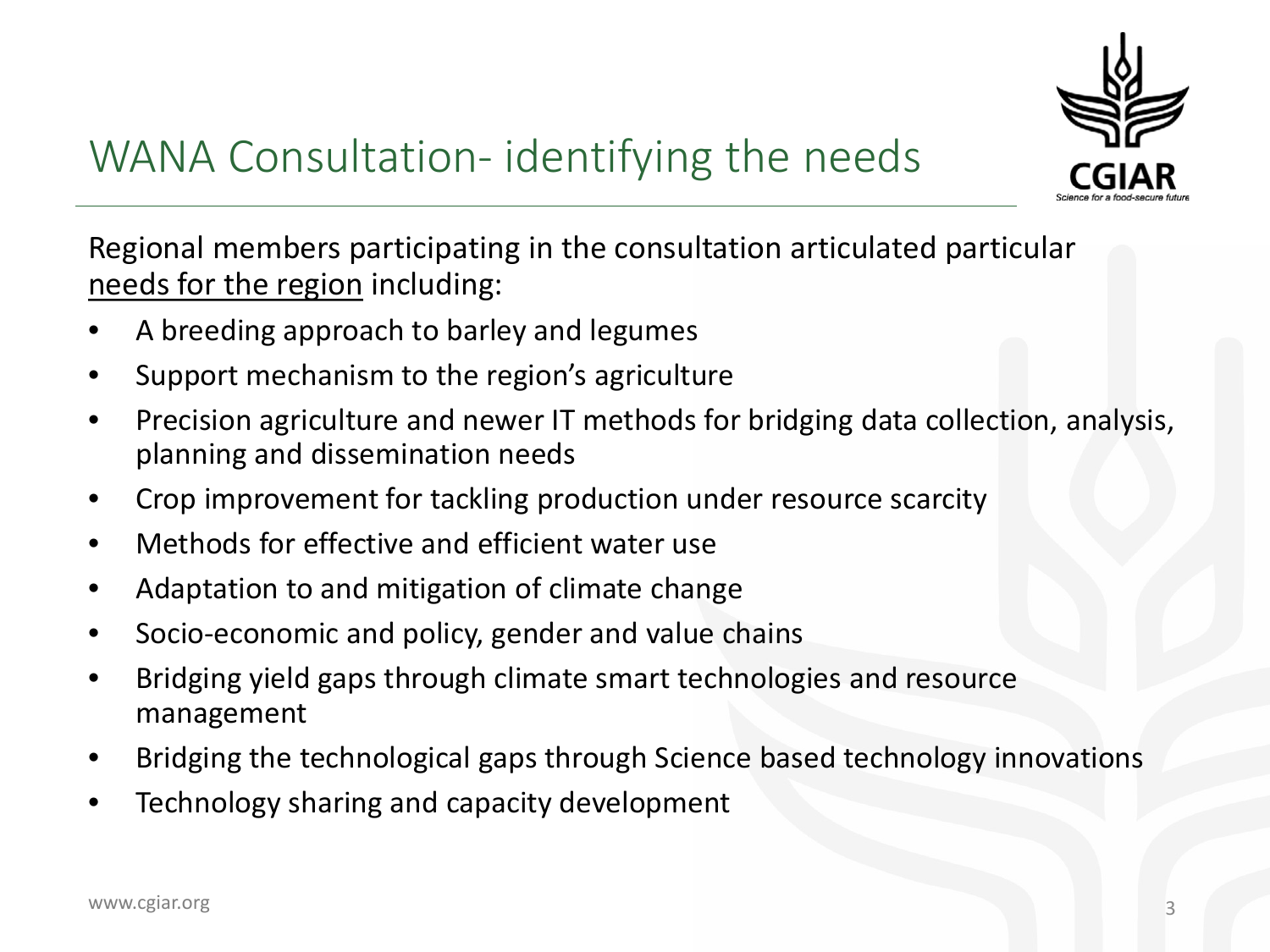

#### **Developing a concept for programmatic activities:**

- With an overall goal to develop science-based innovative technologies to increase productivity, profitability, resilience and marketability of climate resilient crops through diversification and intensification of the existing production systems
- Involving key partnerships with ARC (Egypt), GDAR (Turkey), DARI (Iran), INRA (Morocco), ICAR (India), ARC (Sudan), EIAR (Ethiopia), ICARDA
- Targeting countries and agro-ecologies with crop-livestock systems in the drylands and highlands such as Egypt, Ethiopia, Iran, Morocco, Sudan, **Turkey**
- With a long enough time trajectory to carry out activities and achieve outcomes, possibly around ten years involving a number of phases
- Funded through contributions from both regional actors as well as other interested funders